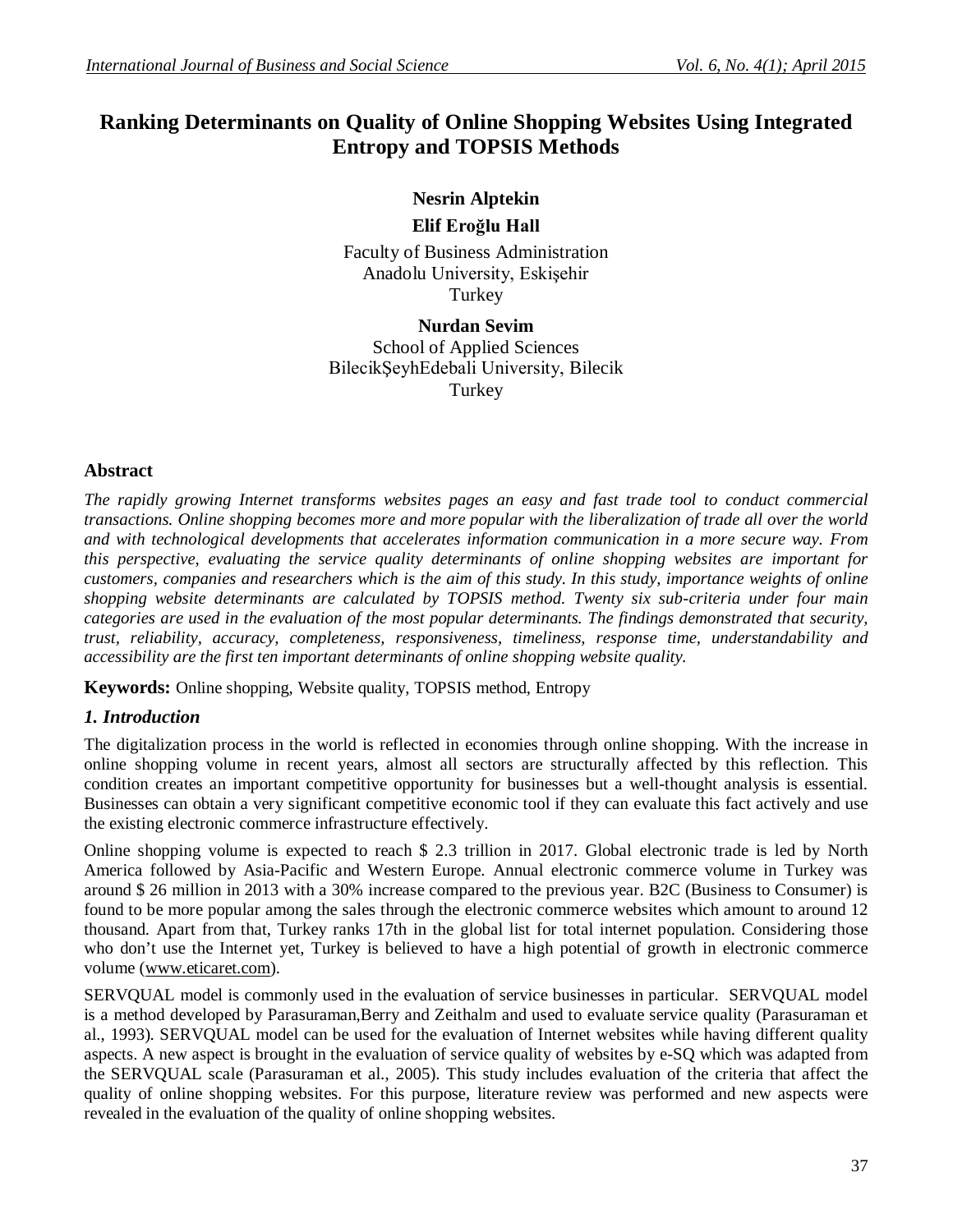Website quality assessment is a multi-criteria evaluation problem. There are several multi-criteria decision making techniques used for quality assessment of online shopping websites. TOPSIS method is a frequently used multi-criteria decision making technique due to its easy calculation steps and simultaneous consideration of the ideal and anti-ideal solutions. In this study, TOPSIS method is used to calculate key determinants of online shopping websitequality. In the developed methodology, weights of each sub-criteria are calculated by Entropy method and then, importance weights of criteria are calculated by TOPSIS method. The primary data were gathered through questionnaires that have been distributed to the 21 graduate students of Anadolu University in Turkey.

The rest of the paper is organized as follows: In section 2, a brief literature review on quality of online shopping website evaluation criteria is given. Section 3 discusses TOPSIS and Entropy methodologies. In section 4, integrated Entropy-TOPSIS application is presented. Conclusion of the study is given in the last section.

#### *2. Literature Review*

The issue of measuring the quality of an online shopping web page is important due to its critical role in soliciting customers and retaining existing customers in the system. Scales were developed to measure service quality in web information system and to test different aspects, which is important to determine the customer expectations. Quality service matching the customer expectations will ensure continuity and customer loyalty to the system. Thus formed online shopping web pages will consolidate their places in the Internet as structures that are demanded, used and trusted.

Online website quality is one of the most important consumer reactions in purchasing and its importance is reflected in the buying intention in online shopping (Nilashi et al., 2012).

Table 1 shows a summary of the criteria used in the online shopping website quality evaluation models in prior studies. Some researchers studied the impact of service quality of websites based on consumer perceptions of website characteristics such as trust, reliability, responsiveness, empathy and tangibles. Other researchers considered the impact of system quality of websites such as navigability, learnability, innovativeness, response time, accessibility and telepresence. Information quality is another important factor that affects online shopping website that has been evaluated by researchers for its accuracy, completeness, timeliness, relevance, understandability and richness. Furthermore, some researchers focus on the impact of vendor-specific quality such as awareness, price saving and reputation.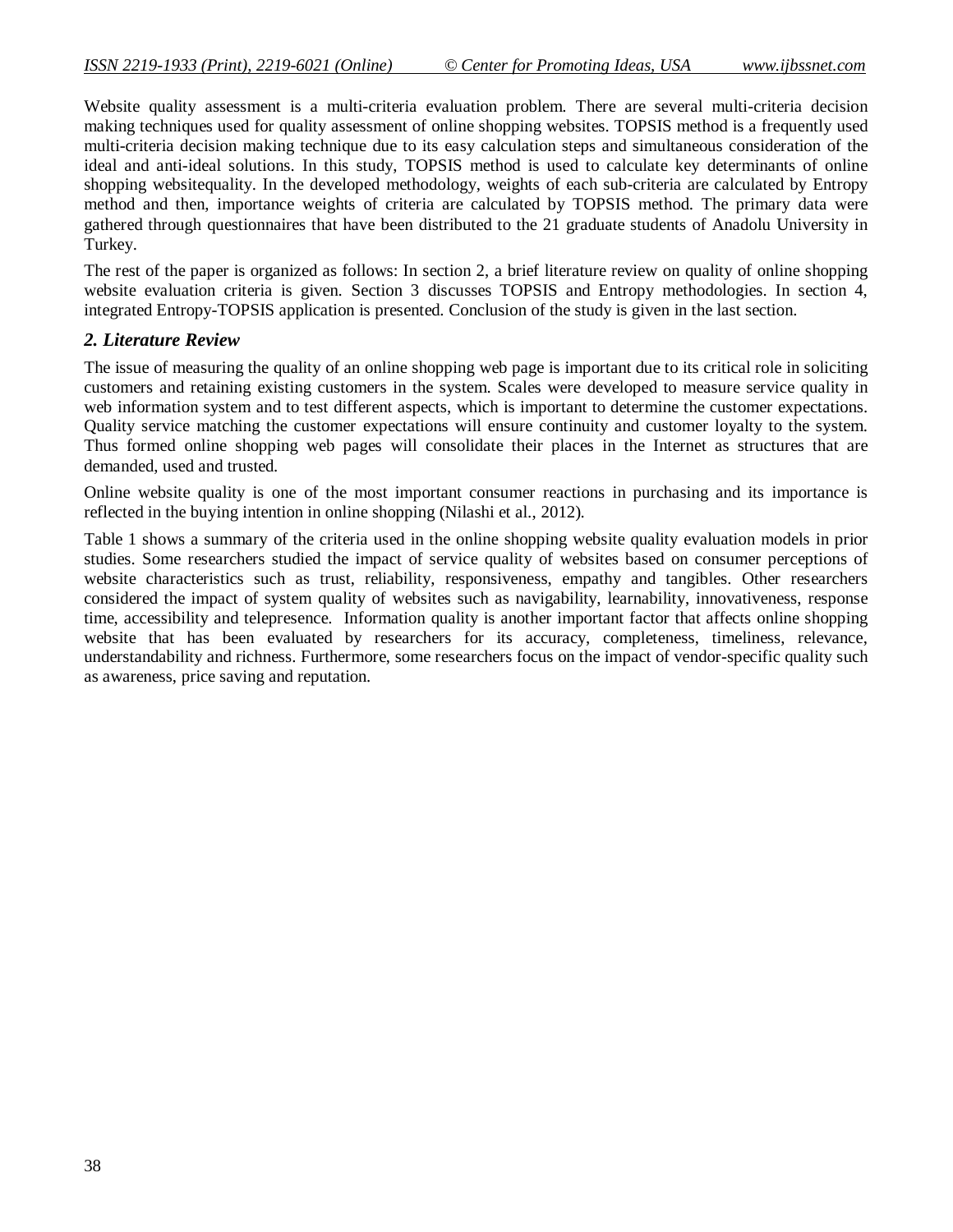|                                                          |       | <b>Service Quality</b> |                       |         |           |              |              |                       |               | <b>System Quality</b> |              |                 |          |             |           |          |              |             |           |                   | <b>Information Quality</b> |                      |                       |           |               | Vendor-Specific |
|----------------------------------------------------------|-------|------------------------|-----------------------|---------|-----------|--------------|--------------|-----------------------|---------------|-----------------------|--------------|-----------------|----------|-------------|-----------|----------|--------------|-------------|-----------|-------------------|----------------------------|----------------------|-----------------------|-----------|---------------|-----------------|
|                                                          |       |                        |                       |         |           |              |              |                       |               |                       |              |                 |          |             |           |          |              |             |           |                   |                            |                      |                       |           | Quality       |                 |
| <b>Authors</b>                                           | Trust | Reliability            | <b>Responsiveness</b> | Empathy | Tangibles | Navigability | Learnability | <b>Innovativeness</b> | Response time | Accessibility         | Telepresence | Personalization | Security | Interaction | Usability | Accuracy | Completeness | Tim eliness | Relevance | Understandability | Richness                   | <b>Entertainment</b> | Usefulness of content | Awareness | Price savings | Reputation      |
| Argawal and Venkatesh (2002)<br>Barnes and Vidgen (2001) | ÷     |                        |                       | ÷       |           |              |              |                       |               |                       |              |                 |          |             | ¥<br>÷    |          |              |             |           |                   |                            |                      |                       |           |               |                 |
| Çebi (2013)                                              |       | ÷                      |                       |         |           | $\star$      |              |                       |               | $\star$               |              |                 |          |             |           | $\star$  |              |             |           |                   |                            |                      |                       |           |               | ÷               |
| Chiu et al. (2005)                                       |       |                        |                       |         |           | ÷            |              |                       |               |                       |              |                 |          |             |           |          | ÷            |             |           |                   |                            |                      |                       |           |               |                 |
| Cho et al. (2009)                                        |       |                        |                       |         |           |              |              |                       |               |                       |              |                 |          |             |           |          |              |             |           |                   |                            |                      |                       |           |               |                 |
| DeLone and McLean (2003)                                 |       |                        |                       |         |           |              |              |                       |               |                       |              |                 |          |             |           |          |              |             |           |                   |                            |                      |                       |           |               |                 |
| Devaraj et al. (2002)                                    |       |                        |                       |         |           |              |              |                       |               |                       |              |                 |          |             |           |          |              |             |           |                   |                            |                      |                       |           |               |                 |
| Ecer (2014)                                              |       |                        |                       |         |           |              |              |                       |               |                       |              |                 |          |             |           |          |              |             |           |                   |                            |                      |                       |           |               |                 |
| Hakman (2000)                                            |       |                        |                       |         |           |              |              |                       |               |                       |              |                 |          |             |           |          |              |             |           |                   |                            |                      |                       |           |               |                 |
| Janda et al. (2002)                                      |       |                        |                       |         |           | ÷            |              |                       |               |                       |              |                 |          |             |           |          |              | ÷           |           |                   |                            |                      |                       |           |               |                 |
| Katerattanakul (2002)                                    |       |                        |                       |         |           | $\star$      |              |                       |               |                       |              |                 |          |             |           |          |              | ÷           |           |                   |                            |                      |                       |           |               |                 |
| Kaynama and Black (2000)                                 |       |                        |                       | ÷       |           |              |              |                       |               |                       |              |                 |          |             |           |          |              |             |           |                   |                            |                      |                       |           |               |                 |
| Kim and Lim (2001)                                       | ÷     |                        |                       |         |           | $\star$      |              |                       |               |                       |              |                 |          |             |           |          |              | ÷           |           |                   |                            |                      |                       |           |               |                 |
| Koufaris (2002)                                          |       |                        |                       |         |           |              |              |                       |               |                       |              |                 |          |             | ÷         |          |              |             |           |                   |                            |                      |                       |           |               |                 |
| Lee et al. (2005)                                        |       |                        |                       |         |           |              |              |                       |               |                       |              |                 |          |             |           |          |              |             |           |                   |                            |                      |                       |           |               |                 |
| Lee and Kozar (2006)                                     |       |                        |                       |         |           |              |              |                       |               |                       |              |                 |          |             |           |          |              |             |           |                   |                            |                      |                       |           |               |                 |
| Lin (2007)                                               |       |                        |                       |         |           |              |              |                       |               |                       |              |                 |          |             |           |          |              |             |           |                   |                            |                      |                       |           |               |                 |
| Loiacono et al. (2002)                                   |       |                        |                       |         |           |              |              |                       |               |                       |              |                 |          |             |           |          |              |             |           |                   |                            |                      |                       |           |               |                 |
| Marks et al. (2005)                                      | ÷     |                        |                       |         |           |              |              |                       |               |                       |              |                 |          |             |           |          |              |             |           |                   |                            |                      |                       |           |               |                 |
| Negash et al. (2003)                                     |       |                        |                       |         |           |              |              |                       |               |                       |              |                 |          | ÷           |           |          |              |             |           |                   |                            |                      |                       |           |               |                 |
| Nilashi et al. (2012)                                    | ÷     |                        |                       |         |           |              |              |                       |               |                       |              |                 |          |             |           |          |              |             |           |                   |                            |                      |                       |           |               |                 |
| Ong et al. (2004)                                        |       |                        |                       |         |           |              |              |                       |               |                       |              |                 |          |             |           |          |              |             |           |                   |                            |                      |                       |           |               |                 |
| Palmer (2002)                                            |       |                        |                       |         |           | $\star$      |              |                       |               |                       |              |                 |          | ÷           |           |          |              |             |           |                   |                            |                      |                       |           |               |                 |
| Parasuraman et al. (2005)                                |       |                        |                       |         |           |              |              |                       |               |                       |              |                 |          |             |           |          |              |             |           |                   |                            |                      |                       |           |               |                 |
| Pituch and Lee (2006)                                    |       |                        |                       |         |           |              |              |                       |               |                       |              |                 |          |             |           |          |              |             |           |                   |                            |                      |                       |           |               |                 |
| Roca et al. (2006)                                       |       |                        |                       |         |           |              |              |                       | ÷             |                       |              |                 |          |             |           |          |              |             |           |                   |                            |                      |                       |           |               |                 |
| Saade and Bahli (2005)                                   |       |                        |                       |         |           |              |              |                       |               |                       |              |                 |          |             |           |          |              |             |           |                   |                            |                      |                       |           |               |                 |
| Sun and Lin (2009)                                       | ÷     |                        |                       |         |           |              |              |                       |               |                       |              |                 | ÷        |             |           |          |              |             |           |                   |                            |                      |                       |           |               |                 |
| Teo et al. (2003)                                        |       | ÷                      |                       |         |           |              |              |                       |               |                       |              |                 |          |             |           |          |              |             |           |                   |                            |                      |                       |           |               |                 |
| Tung and Chang (2008)                                    |       |                        |                       |         |           |              |              |                       |               |                       |              |                 |          |             |           |          |              |             |           |                   |                            |                      |                       |           |               |                 |
| Tzeng et al. (2007)                                      |       |                        |                       |         |           |              |              |                       |               |                       |              |                 |          |             |           |          |              |             |           |                   |                            |                      |                       |           |               |                 |
| Wang (2003)                                              |       |                        |                       |         |           |              | ÷            |                       |               |                       |              |                 |          |             |           |          |              |             |           |                   |                            |                      |                       |           |               |                 |
| Webb and Webb (2004)<br>$V$ ang et al. $(2005)$          |       | ÷                      |                       |         |           | ÷            |              |                       |               |                       |              |                 | ÷        |             |           |          |              |             | ÷         |                   |                            |                      | ÷                     |           |               |                 |

**Table 1: The Evaluation Studies of Online Shopping Website Quality**

The objective of this research is to identify important criteria of online shopping websites in Turkey which effect shopping intention of graduate students.

Figure 1 shows the key components of the research framework for online shopping website quality. Our framework showed that online shopping website quality is based on service quality, system quality, information quality and vendor-specific quality. Service quality refers to the overall support delivered by the Internet retailers. Service quality becomes more critical in e-business since online customers transact with retailers in virtual environment. To provide better service, retailers implement several service functions into the website such as 24/7 services, FAQs, online delivery tracking systems, and complaint management systems (Lee and Kozar, 2006). Service quality, the overall support delivered by the service provider, applies regardless of whether the support is delivered by the information systems department or a new organizational unit or is outsourced to an Internet service provider (DeLone and McLean, 2004). System quality refers to the detected ability of a website to provide suitable functions in relation to customer. Higher quality of a website depends on usefulness and functionality (Nilashi et al., 2012). McKinney et al. (2002) defined information quality as ''users' perception of the quality of information presented on a Web site.'' Scholars in the area of traditional computing settings have established well-known models to measure information quality (Yang et al., 2005). Vendor-specific quality, the awareness of Internet vendors and their reputation and price competitiveness, also has been considered as important e-business success factors (Lee and Kozar, 2006).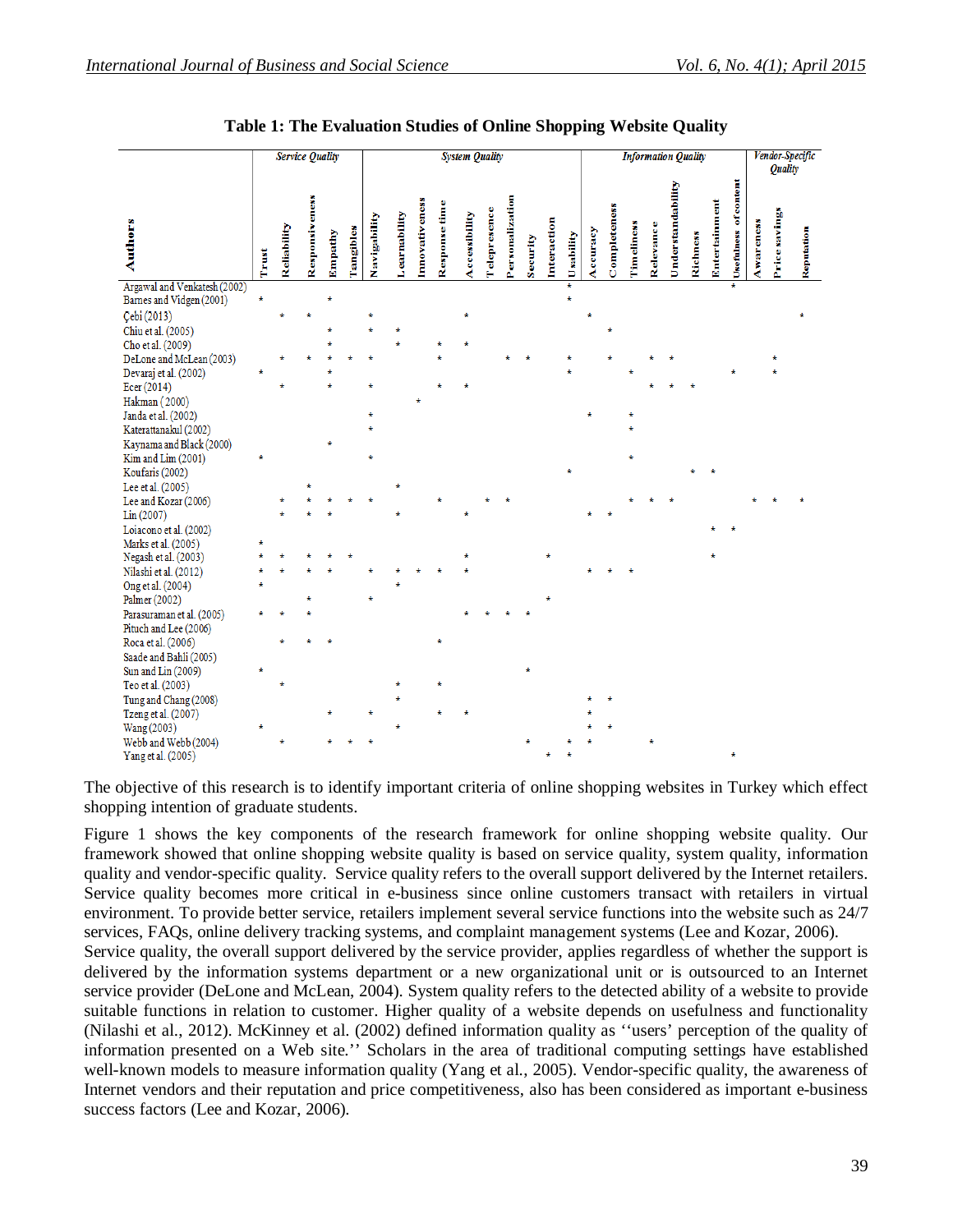

**Figure 1: Research Framework of Online Shopping Website Quality**

Based on the online shopping website quality previous researchers hadpresented in Table 1, a proposed hierarchical structure of the research problem was defined and shown in Figure 2. It gives 26 sub-criteria in hierarchical structure. The goal is to rank the sub-criteria in this hierarchical structure.

**Figure 2: Hierarchical Structure of Online Shopping Website**

| <b>1. Service Quality</b> | 2. System Quality   | 3. Information Quality    | 4. Vendor-Specific<br><b>Quality</b> |
|---------------------------|---------------------|---------------------------|--------------------------------------|
| 1. Trust                  | 6. Navigability     | 16. Accuracy              | 24. Awareness                        |
| 2. Reliability            | 7. Learnability     | 17. Completeness          | 25. Price savings                    |
| 3. Responsiveness         | 8. Innovativeness   | 18. Timeliness            | 26. Reputation                       |
| 4. Empathy                | 9. Response time    | 19. Relevance             |                                      |
| 5. Tangibles              | 10. Accessibility   | 20. Understandability     |                                      |
|                           | 11. Telepresence    | 21. Richness              |                                      |
|                           | 12. Personalization | 22. Entertainment         |                                      |
|                           | 13. Security        | 23. Usefulness of content |                                      |
|                           | 14. Interaction     |                           |                                      |
|                           | 15. Usability       |                           |                                      |

#### *3. Methodology*

In this paper, the primary data were gathered through questionnaires that have been distributed to 21 graduate students. There are five options ranked by 1-5 as follows: 1= not important, 2=less important, 3=moderate, 4=important, 5= very important. The schematic form of research methodology of this research is shown in Figure 3.

**Figure 3: The Schematic Form of Research Methodology**

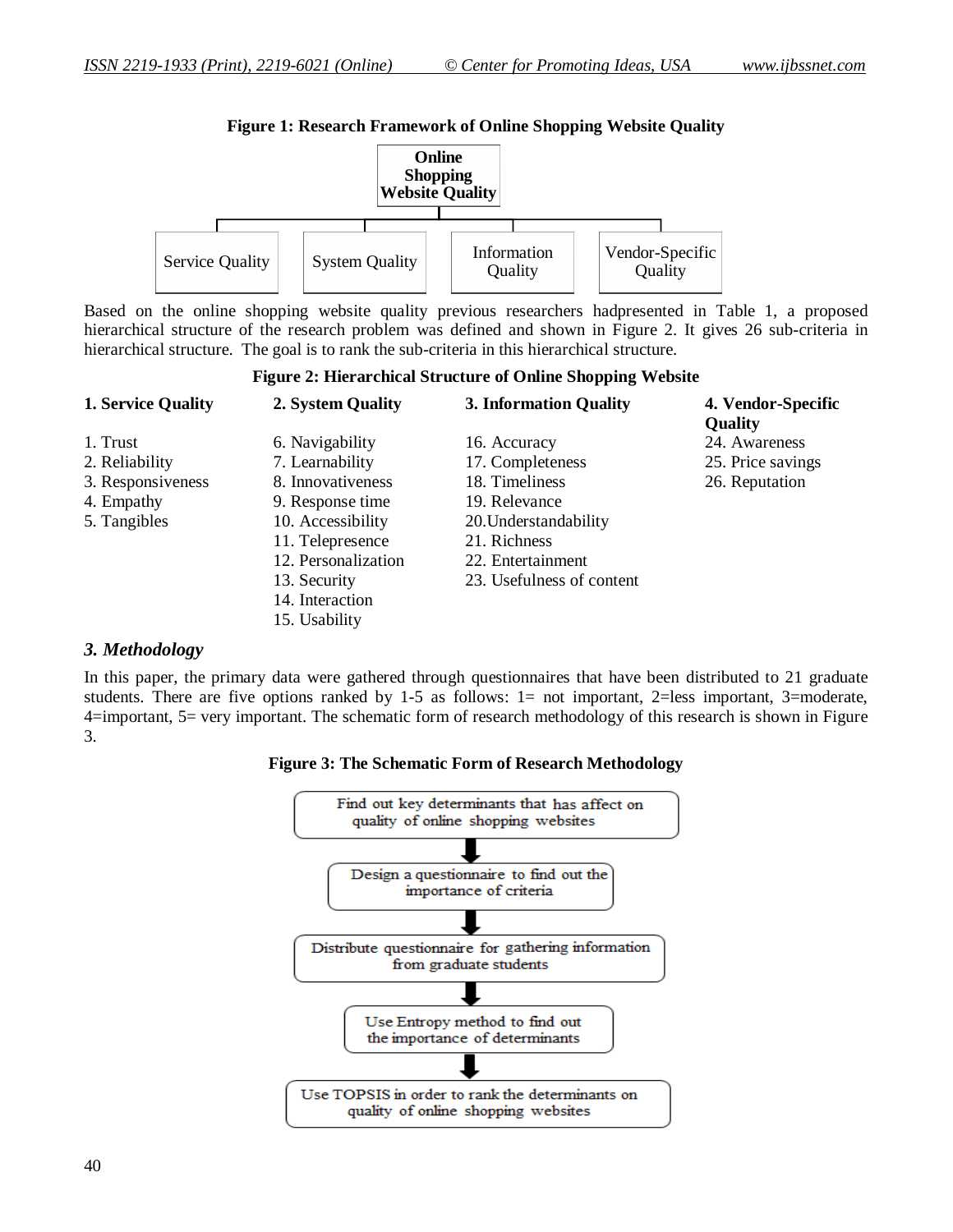| <b>Variable</b>           | <b>Category</b> | <b>Frequency</b> | $\frac{6}{9}$ |
|---------------------------|-----------------|------------------|---------------|
| Gender                    | Female          | h                | 28,6          |
|                           | Male            | .5               | 71,4          |
| Age                       | $25-29$         | 12               | 57,1          |
|                           | $30 - 33$       | ч                | 42,9          |
| MonthlyIncome             | 2001-3000       | 12               | 57,1          |
| (TL)                      | 3001-andover    | Q                | 42,9          |
| <b>Degree of Studying</b> | Master          |                  | 33,3          |
|                           | PhD             | 14               | 66,7          |

#### **Table 2: Demographic Profile of Graduate Students**

Distribution of demographic profile of students with regard to gender, age, income and education are shown in Table 2.The gender breakdown is 71% of male and 29% of female. Regarding the age distribution of the students; 57% of the sample is in 25-29 age range, 43% in 30-33 age range. The demographics on monthly income identify two dominant categories; 57% of the students have between 2001-3000 TL, 43 % of the students have 3001 TL and over monthly income. Approximately 67% of the sample is PhD student and 33 % of the sample is master student.

#### **3.1. Entropy Method**

Entropy method firstly appeared in thermodynamics and was introduced into the information theory later by Shannon (1948). Entropy theory is an objective way for weight determination (Zou, Yun and Sun, 2006). The determination of weight by calculating entropy is to choose the best indicators which could reflect the different service quality level among determinants of service quality of online shopping websites. The calculation steps of entropy method are as follows:

**(1)** Calculation of the entropy value for each criterion

In decision matrix D, feature weight  $p_{ij}$  is of the *i*th alternatives to the *j*th criterion which is calculated by

$$
D = A_{2} \begin{bmatrix} C_{1} & C_{2} & \dots & C_{n} \\ x_{11} & x_{12} & \dots & x_{1n} \\ x_{21} & x_{22} & \dots & x_{2n} \\ \vdots & \vdots & \ddots & \vdots \\ x_{m1} & x_{m2} & \dots & x_{mn} \end{bmatrix} p_{ij} = \frac{x_{ij}}{\sum_{i=1}^{m} x_{ij}}, i = 1,...,m; j = 1,...,n.
$$
 (1)

The output entropy  $e_j$  of the *j*th criterion becomes

$$
e_j = -K \sum_{i=1}^{m} r_{ij} ln(r_{ij})
$$
,  $j = 1,...,n$  (2)

where  $ln(m)$  $K = \frac{1}{\ln(m)}$  is a constant that assures  $0 \le e_j \le 1$  and  $e_j$  indicates the entropy value with respect to

criterion  $C_j$ .

**(2)** Variation coefficient of the *j*th criterion

$$
d_j = 1 - e_j
$$
,  $j = 1,...,n$  (3)

**(3)** Objective weight of each criterion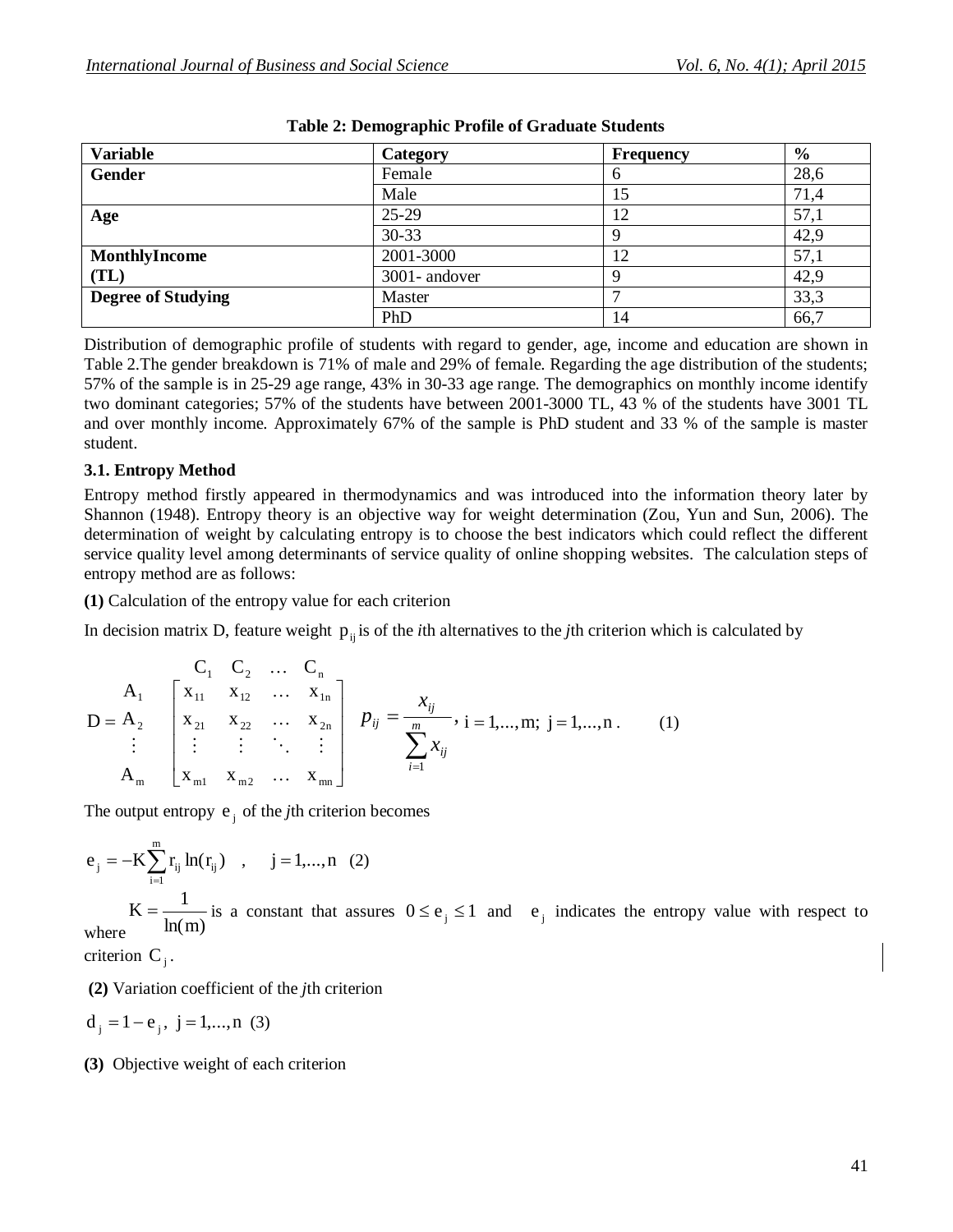$$
w_j = \frac{d_j}{\sum_{j=1}^n d_j}
$$
,  $\sum_{i=1}^n w_j = 1$  j = 1,..., n (4)

where  $w_j$  indicates the objective weight for criterion  $C_j$ .

#### **3.2. TOPSIS Method**

TOPSIS is one of the useful MCDM (Multi- Criteria Decision Making) techniques that are very simple and easy to implement, so that it is used when the user prefers a simpler weighting approach.TOPSIS method was first proposed by Hwang & Yoon (1981).The basic principle of TOPSIS method is that the chosen alternative should have the shortest distance from the ideal solution and the farthest distance from the negative-ideal solution (Opricovic and Tzeng, 2003). The positive ideal solution is a solution that maximizes the benefit criteria and minimizes the cost criteria, whereas the negative ideal solution maximizes the cost criteria and minimizes the benefit criteria.

The TOPSIS method consists of the following steps:

#### **(1)** Construction of the decision matrix

TOPSIS Method builds on the assumption that *mxn* decision matrix D includes *m* alternatives and *n* criteria as follows:

|                                                                          |                                                                                                                 | $C_1$ $C_2$ $C_n$ |  |
|--------------------------------------------------------------------------|-----------------------------------------------------------------------------------------------------------------|-------------------|--|
|                                                                          | $A_1$   $X_{11}$ $X_{12}$ $X_{1n}$                                                                              |                   |  |
| $D = A_2 \begin{vmatrix} x_{21} & x_{22} & \dots & x_{2n} \end{vmatrix}$ |                                                                                                                 |                   |  |
|                                                                          | $\frac{1}{2}$ $\frac{1}{2}$ $\frac{1}{2}$ $\frac{1}{2}$ $\frac{1}{2}$ $\frac{1}{2}$ $\frac{1}{2}$ $\frac{1}{2}$ |                   |  |
| $A_{m}$                                                                  | $\begin{vmatrix} X_{m1} & X_{m2} & \cdots & X_{mn} \end{vmatrix}$                                               |                   |  |

**(2)** Normalization of the decision matrix

The decision matrix is normalized by vector normalization as shown below:

$$
r_{ij} = \frac{x_{ij}}{\sqrt{\sum_{i=1}^{m} x_{ij}^{2}}}, \quad i = 1,...,m; \quad j = 1,...,n
$$
\n(6)

This results in normalized decision matrix as follows.

$$
R = \begin{bmatrix} r_{11} & r_{12} & \dots & r_{1n} \\ r_{21} & r_{22} & \dots & r_{2n} \\ \vdots & \vdots & \ddots & \vdots \\ r_{m1} & r_{m2} & \dots & r_{mn} \end{bmatrix}_{m \times n}
$$
 (7)

**(3)** Weighted normalized decision matrix is formed as:

$$
v_{ij} = w_i * r_{ij}, i = 1,...,m; j = 1,...,n.
$$
 (8)

**(4)** PIS (positive ideal solution) and NIS (negative ideal solution) are determined as respectively,

$$
A^* = (v_1^*, v_2^*, ..., v_j^*, ..., v_n^*)
$$
 maximum values, (9)

$$
A^{-} = (v_1^{-}, v_2^{-}, ..., v_j^{-}, ..., v_n^{-})
$$
minimum values. (10)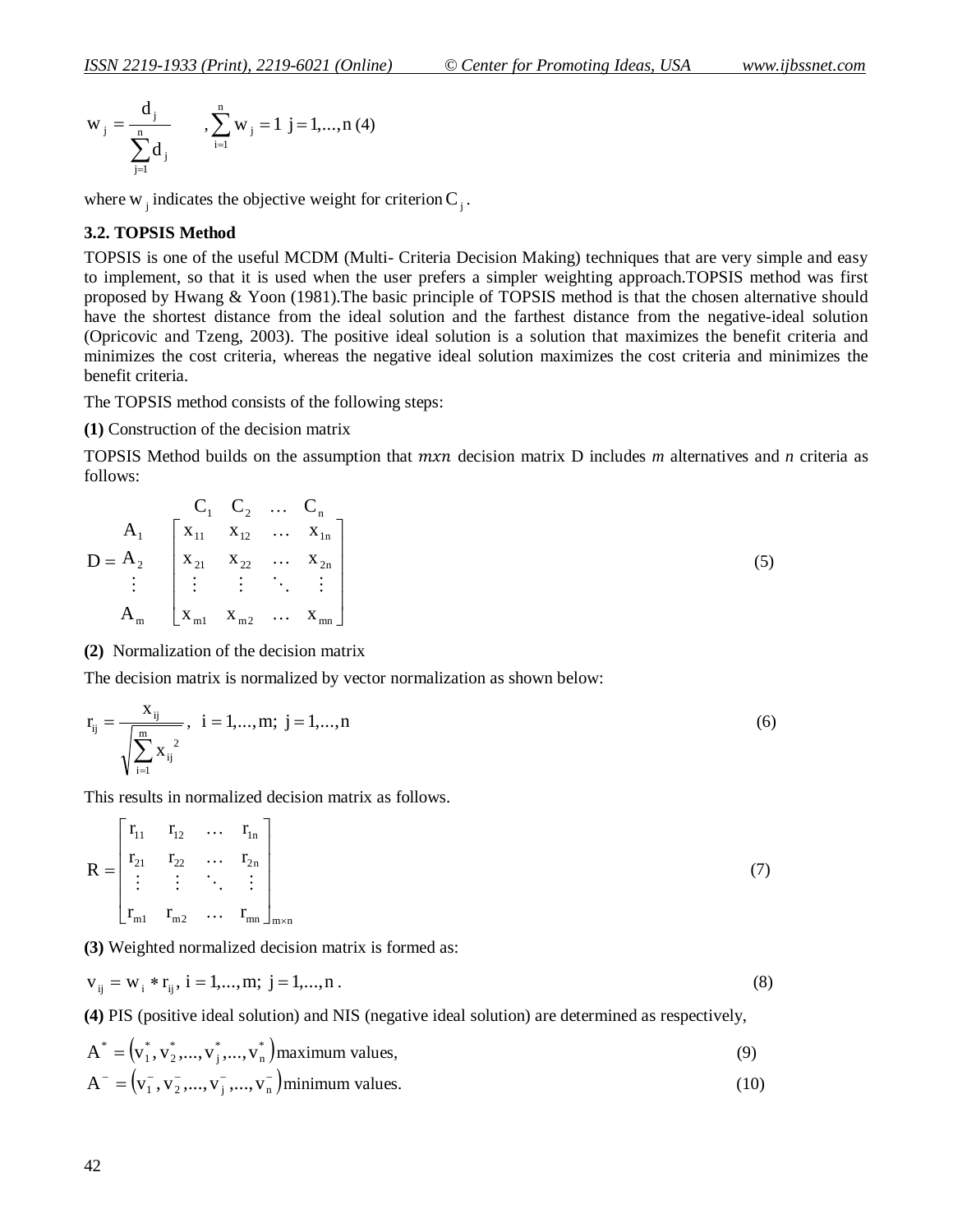**(5)** The distance of each alternative from PIS and NIS is calculated as:

$$
d_i^* = \sqrt{\sum_{j=1}^n (v_{ij} - v_j^*)^2}, \quad i = 1, 2, ..., m.
$$
\n
$$
d_i^- = \sqrt{\sum_{j=1}^n (v_{ij} - v_j^-)^2}, \quad i = 1, 2, ..., m.
$$
\n(12)

**(6)** The closeness coefficient of each alternative  $(CC<sub>i</sub>)$  is calculated as:

$$
CC_{i} = \frac{d_{i}^{-}}{d_{i}^{*} + d_{i}^{-}} (13)
$$

**(7)** The ranking of alternatives is determined by comparing CC<sup>i</sup> values.

#### *4. Application*

Before applying TOPSIS method, graduate students' responses categorized by their importance. Table 3 shows the results of categorized questionnaire questions according to their importance.

# **Table 3: Results of Questions**

| <b>Criteria</b>                | Not important<br>1.00 | Lessimportant<br>2.00 | <b>Moderate</b><br>3.00 | Important<br>4.00 | Veryimportant5.00 |
|--------------------------------|-----------------------|-----------------------|-------------------------|-------------------|-------------------|
| <b>Trust</b>                   | $\theta$              | $\boldsymbol{0}$      | $\theta$                | 3                 | 18                |
| <b>Reliability</b>             | $\theta$              | $\overline{0}$        | 0                       | 3                 | 18                |
| <b>Responsiveness</b>          | $\overline{0}$        | $\boldsymbol{0}$      |                         | 5                 | 15                |
| <b>Empathy</b>                 | $\theta$              | 5                     | 6                       | 6                 | 4                 |
| <b>Tangibles</b>               | $\theta$              | $\overline{2}$        | 8                       | $\overline{7}$    | 4                 |
| <b>Navigability</b>            | $\overline{0}$        | $\overline{0}$        | $\overline{2}$          | 10                | 9                 |
| Learnability                   | 0                     | $\overline{2}$        | 5                       | 10                | 4                 |
| <b>Innovativeness</b>          | $\overline{2}$        | $\overline{2}$        | $\overline{2}$          | 9                 | 6                 |
| <b>Response Time</b>           | $\overline{0}$        | $\boldsymbol{0}$      |                         | 7                 | 13                |
| <b>Accessibility</b>           | 0                     | 1                     |                         | 7                 | 12                |
| <b>Telepresence</b>            | 5                     | 3                     | 6                       | 5                 | $\overline{2}$    |
| <b>Personalization</b>         | 3                     | 3                     | 5                       | 7                 | $\overline{3}$    |
| <b>Security</b>                | 0                     | $\boldsymbol{0}$      | 0                       |                   | 20                |
| <b>Interaction</b>             |                       |                       | 4                       | 8                 | 7                 |
| <b>Usability</b>               | $\overline{0}$        | $\mathbf 1$           | 3                       | 8                 | 9                 |
| <b>Accuracy</b>                | 0                     | $\overline{0}$        | $\overline{0}$          | 4                 | 17                |
| <b>Completeness</b>            | $\overline{0}$        | $\overline{0}$        | $\overline{0}$          | 5                 | 16                |
| <b>Timeliness</b>              | $\overline{0}$        | $\overline{0}$        | $\overline{0}$          | $\overline{7}$    | 14                |
| <b>Relevance</b>               | $\overline{0}$        | $\overline{0}$        | $\overline{2}$          | 8                 | 11                |
| Understandability              | $\overline{0}$        | $\overline{0}$        | $\overline{2}$          | 7                 | 12                |
| <b>Richness</b>                | $\overline{0}$        | 1                     | 5                       | 9                 | 6                 |
| <b>Entertainment</b>           | 5                     | 3                     | $\overline{7}$          | 5                 |                   |
| <b>Usefulness of content</b>   | 0                     | $\overline{2}$        | 3                       | 8                 | 8                 |
| <b>Awareness of thewebsite</b> | 3                     | $\overline{2}$        | 4                       | 8                 | 4                 |
| <b>PriceSavings</b>            | 0                     | $\boldsymbol{0}$      | 3                       | 7                 | 11                |
| <b>Reputation</b>              | 3                     | $\overline{2}$        | 6                       | 8                 | $\overline{2}$    |

Afterward, each cell of Table 1 is divided by square root of related column sum. Obtained values are shown in Table 4.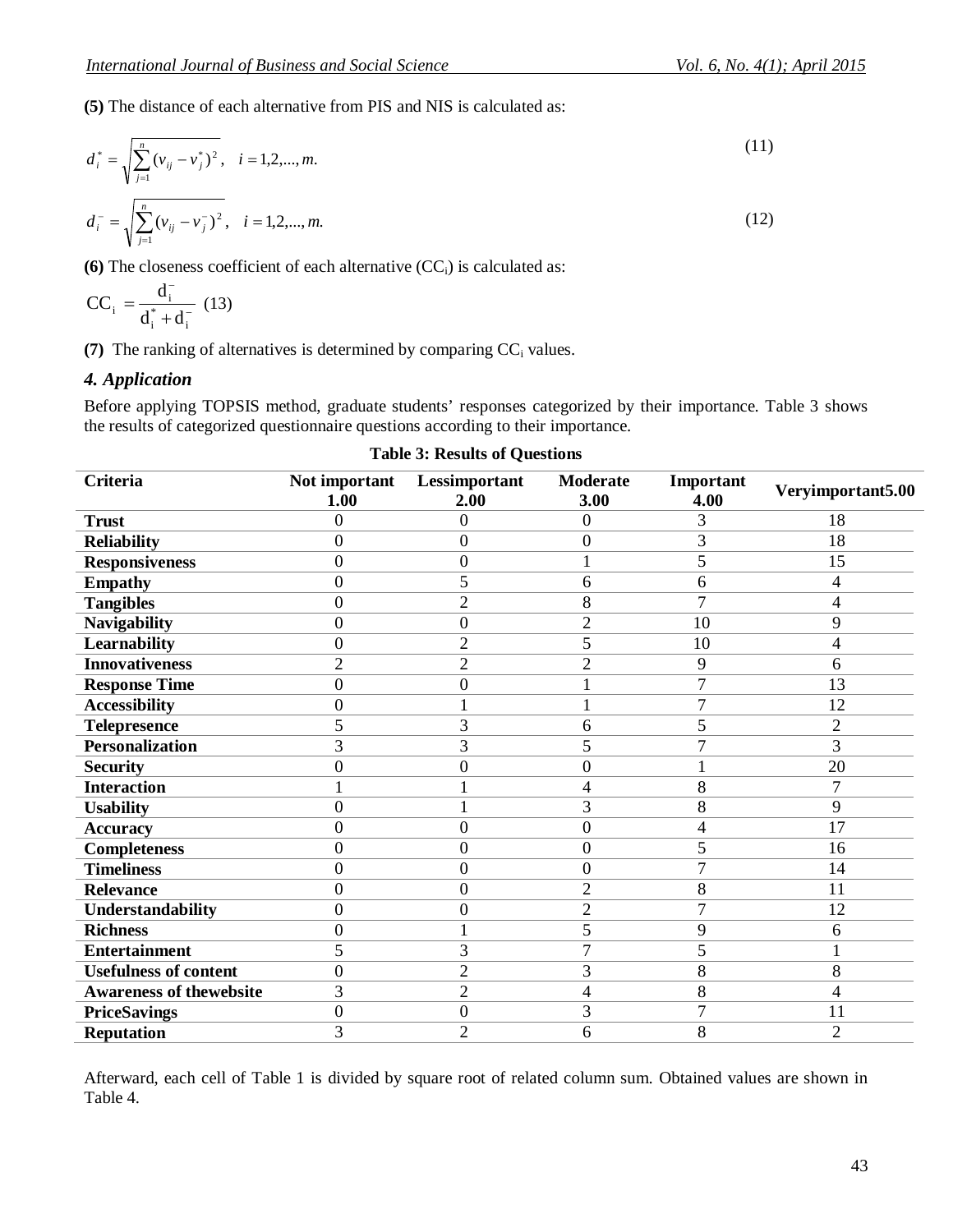|                                | 1              | 2                | 3              | 4        | 5        |
|--------------------------------|----------------|------------------|----------------|----------|----------|
| <b>Trust</b>                   | $\overline{0}$ | $\overline{0}$   | $\overline{0}$ | 0,084382 | 0,320866 |
| <b>Reliability</b>             | $\overline{0}$ | $\mathbf{0}$     | $\overline{0}$ | 0,084382 | 0,320866 |
| <b>Responsiveness</b>          | $\overline{0}$ | $\mathbf{0}$     | 0,051503       | 0,140636 | 0,267389 |
| <b>Empathy</b>                 | $\overline{0}$ | 0,552158         | 0,309016       | 0,168763 | 0,071304 |
| <b>Tangibles</b>               | $\overline{0}$ | 0,220863         | 0,412021       | 0,19689  | 0,071304 |
| <b>Navigability</b>            | $\overline{0}$ | 0                | 0,103005       | 0,281272 | 0,160433 |
| <b>Learnability</b>            | $\theta$       | 0,220863         | 0,257513       | 0,281272 | 0,071304 |
| <b>Innovativeness</b>          | 0,219529       | 0,220863         | 0,103005       | 0,253145 | 0,106955 |
| <b>Response Time</b>           | 0              | 0                | 0,051503       | 0,19689  | 0,231737 |
| <b>Accessibility</b>           | $\theta$       | 0,110432         | 0,051503       | 0,19689  | 0,213911 |
| <b>Telepresence</b>            | 0,548821       | 0,331295         | 0,309016       | 0,140636 | 0,035652 |
| <b>Personalization</b>         | 0,329293       | 0,331295         | 0,257513       | 0,19689  | 0,053478 |
| <b>Security</b>                | $\theta$       | 0                | 0              | 0,028127 | 0,356518 |
| <b>Interaction</b>             | 0,109764       | 0,110432         | 0,20601        | 0,225018 | 0,124781 |
| <b>Usability</b>               | $\theta$       | 0,110432         | 0,154508       | 0,225018 | 0,160433 |
| <b>Accuracy</b>                | $\theta$       | 0                | 0              | 0,112509 | 0,30304  |
| <b>Completeness</b>            | $\overline{0}$ | 0                | 0              | 0,140636 | 0,285215 |
| <b>Timeliness</b>              | $\overline{0}$ | $\overline{0}$   | $\theta$       | 0,19689  | 0,249563 |
| <b>Relevance</b>               | $\overline{0}$ | $\boldsymbol{0}$ | 0,103005       | 0,225018 | 0,196085 |
| Understandability              | $\overline{0}$ | $\theta$         | 0,103005       | 0,19689  | 0,213911 |
| <b>Richness</b>                | $\theta$       | 0,110432         | 0,257513       | 0,253145 | 0,106955 |
| <b>Entertainment</b>           | 0,548821       | 0,331295         | 0,360518       | 0,140636 | 0,017826 |
| <b>Usefulness of content</b>   | $\theta$       | 0,220863         | 0,154508       | 0,225018 | 0,142607 |
| <b>Awareness of thewebsite</b> | 0,329293       | 0,220863         | 0,20601        | 0,225018 | 0,071304 |
| <b>PriceSavings</b>            | $\theta$       | $\theta$         | 0,154508       | 0,19689  | 0,196085 |
| <b>Reputation</b>              | 0,329293       | 0,220863         | 0,309016       | 0,225018 | 0,035652 |

#### **Table 4: Normalized Decision Matrix**

Then, by using entropy method, objective weights of criteria were calculated. Using by equations (2), (3) and (4) entropy measure of each index is obtained. The obtained values of  $e_j$ ,  $d_j$  and  $w_j$  are presented in Table 5.

#### **Table 5: Entropy Measures**

|              | Not important<br>1.00 | Lessimportant<br>2.00 | <b>Moderate</b><br>3.00 | Important<br>4.00 | Veryimportant<br>5.00 |
|--------------|-----------------------|-----------------------|-------------------------|-------------------|-----------------------|
|              | $-1,5043$             | 0,1085                | $-2.3116$               | $-5,1824$         | $-21,3078$            |
|              | 2,5043                | 0,8915                | 3.3116                  | 6,1824            | 22,3078               |
| $\mathbf{W}$ | 0.0712                | 0,0253                | 0.0941                  | 0,1756            | 0,6338                |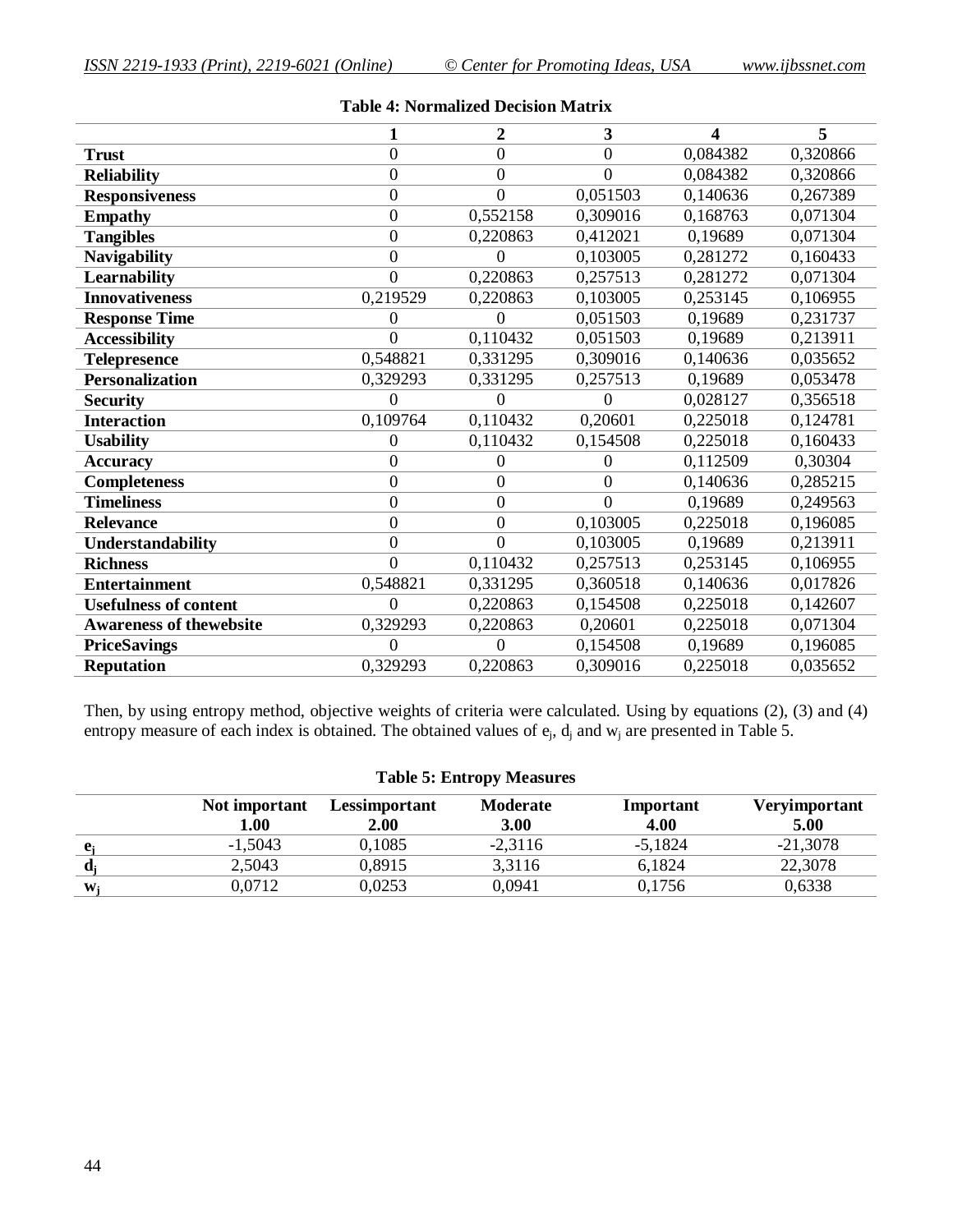|                                |                  | $\overline{2}$   | 3         | 4         | 5         |
|--------------------------------|------------------|------------------|-----------|-----------|-----------|
| <b>Trust</b>                   | $\mathbf{0}$     | $\boldsymbol{0}$ | $\theta$  | 0,0148174 | 0,2033651 |
| <b>Reliability</b>             | $\overline{0}$   | $\overline{0}$   | $\theta$  | 0,0148174 | 0,2033651 |
| <b>Responsiveness</b>          | $\overline{0}$   | $\overline{0}$   | 0,0048464 | 0,0246957 | 0,1694709 |
| <b>Empathy</b>                 | $\boldsymbol{0}$ | 0,0139696        | 0,0290784 | 0,0296348 | 0,0451922 |
| <b>Tangibles</b>               | $\overline{0}$   | 0,0055878        | 0,0387712 | 0,034574  | 0,0451922 |
| <b>Navigability</b>            | $\mathbf{0}$     | 0                | 0,0096928 | 0,0493914 | 0,1016825 |
| <b>Learnability</b>            | $\overline{0}$   | 0,0055878        | 0,024232  | 0,0493914 | 0,0451922 |
| <b>Innovativeness</b>          | 0,0156304        | 0,0055878        | 0,0096928 | 0,0444522 | 0,0677884 |
| <b>Response Time</b>           | 0                | $\theta$         | 0,0048464 | 0,034574  | 0,1468748 |
| <b>Accessibility</b>           | $\overline{0}$   | 0,0027939        | 0,0048464 | 0,034574  | 0,1355767 |
| <b>Telepresence</b>            | 0,0390761        | 0,0083818        | 0,0290784 | 0,0246957 | 0,0225961 |
| <b>Personalization</b>         | 0,0234456        | 0,0083818        | 0,024232  | 0,034574  | 0,0338942 |
| <b>Security</b>                | 0                | $\theta$         | $\Omega$  | 0,0049391 | 0,2259612 |
| <b>Interaction</b>             | 0,0078152        | 0,0027939        | 0,0193856 | 0,0395131 | 0,0790864 |
| <b>Usability</b>               | 0                | 0,0027939        | 0,0145392 | 0,0395131 | 0,1016825 |
| <b>Accuracy</b>                | $\boldsymbol{0}$ | 0                | $\Omega$  | 0,0197565 | 0,192067  |
| <b>Completeness</b>            | $\overline{0}$   | $\overline{0}$   | $\theta$  | 0,0246957 | 0,180769  |
| <b>Timeliness</b>              | $\overline{0}$   | $\overline{0}$   | $\theta$  | 0,034574  | 0,1581728 |
| <b>Relevance</b>               | $\mathbf{0}$     | $\overline{0}$   | 0,0096928 | 0,0395131 | 0,1242787 |
| Understandability              | 0                | $\theta$         | 0,0096928 | 0,034574  | 0,1355767 |
| <b>Richness</b>                | $\overline{0}$   | 0,0027939        | 0,024232  | 0,0444522 | 0,0677884 |
| <b>Entertainment</b>           | 0,0390761        | 0,0083818        | 0,0339248 | 0,0246957 | 0,0112981 |
| <b>Usefulness of content</b>   | 0                | 0,0055878        | 0,0145392 | 0,0395131 | 0,0903845 |
| <b>Awareness of thewebsite</b> | 0,0234456        | 0,0055878        | 0,0193856 | 0,0395131 | 0,0451922 |
| <b>PriceSavings</b>            | 0                | $\overline{0}$   | 0,0145392 | 0,034574  | 0,1242787 |
| <b>Reputation</b>              | 0,0234456        | 0,0055878        | 0,0290784 | 0,0395131 | 0,0225961 |

# **Table 6: Weighted Normalized Decision Matrix**

# **Table 7: Positive and Negative Ideal Solutions**

| <b>PositiveIdeal</b> | 0391 | 0.014 | .0388 | .0494 | 0,226 |
|----------------------|------|-------|-------|-------|-------|
| <b>NegativeIdeal</b> |      |       |       | 0049  | ,0226 |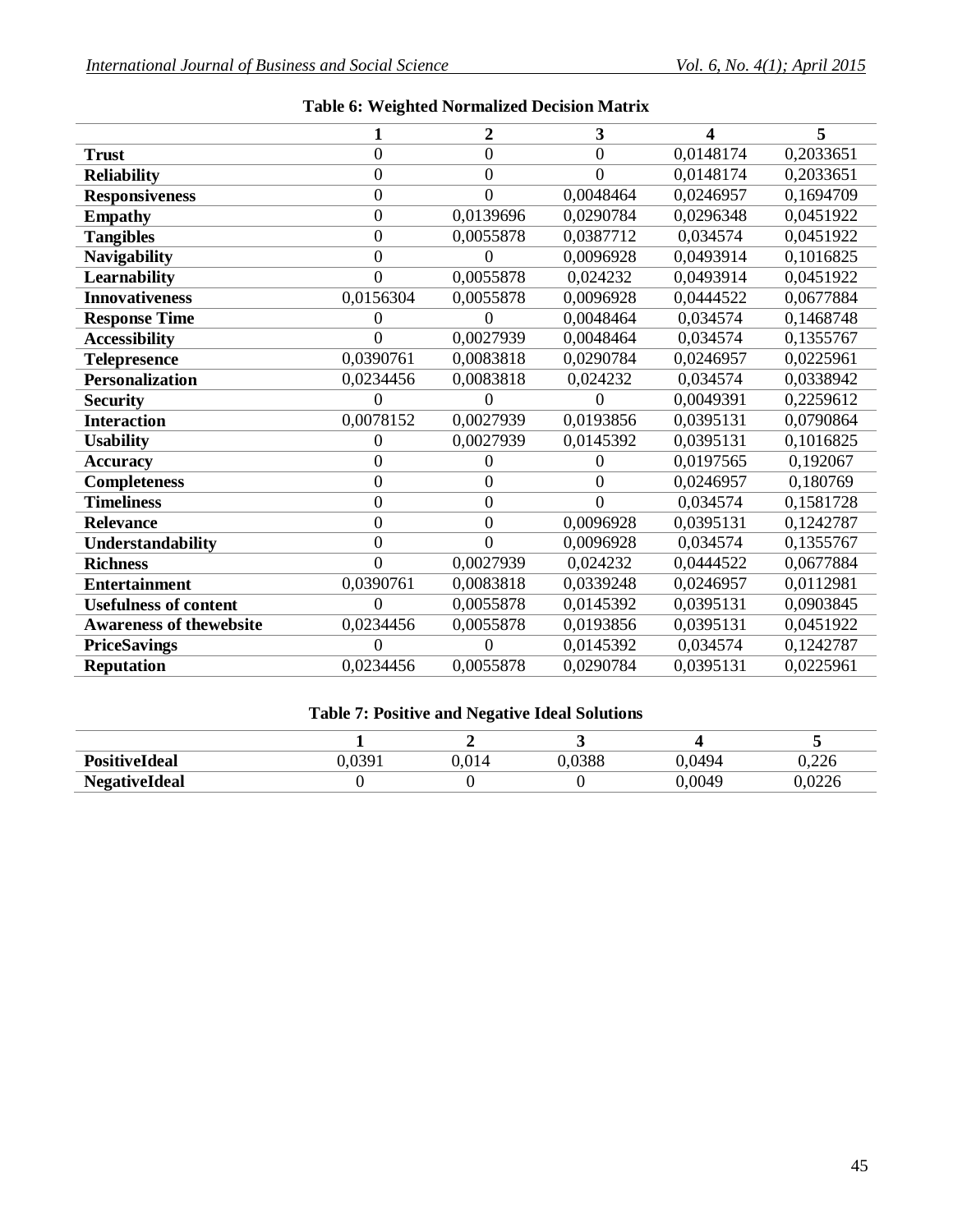| Criteria                       | $\overline{\mathbf{d_i}^+}$ | $\mathbf{d}_i$ | $CC_i$   | Rank           |
|--------------------------------|-----------------------------|----------------|----------|----------------|
| <b>Trust</b>                   | 0,070275                    | 0,181037       | 0,720368 | $\overline{2}$ |
| <b>Reliability</b>             | 0,070275                    | 0,181037       | 0,720368 | 3              |
| <b>Responsiveness</b>          | 0,081753                    | 0,148278       | 0,644601 | 6              |
| <b>Empathy</b>                 | 0,186294                    | 0,046507       | 0,199772 | 25             |
| <b>Tangibles</b>               | 0,185771                    | 0,054087       | 0,225495 | 20             |
| <b>Navigability</b>            | 0,134264                    | 0,091255       | 0,404644 | 13             |
| <b>Learnability</b>            | 0,185751                    | 0,055752       | 0,230855 | 19             |
| <b>Innovativeness</b>          | 0,162863                    | 0,063054       | 0,279104 | 18             |
| <b>Response Time</b>           | 0,096738                    | 0,12786        | 0,569284 | 8              |
| <b>Accessibility</b>           | 0,105846                    | 0,116943       | 0,524903 | 10             |
| <b>Telepresence</b>            | 0,205206                    | 0,053241       | 0,206004 | 23             |
| <b>Personalization</b>         | 0,193942                    | 0,047066       | 0,19529  | 26             |
| <b>Security</b>                | 0,07216                     | 0,203361       | 0,738097 | 1              |
| <b>Interaction</b>             | 0,152193                    | 0,069523       | 0,313569 | 16             |
| <b>Usability</b>               | 0,1334                      | 0,087586       | 0,396342 | 14             |
| <b>Accuracy</b>                | 0,072529                    | 0,170117       | 0,701092 | 4              |
| <b>Completeness</b>            | 0,076723                    | 0,159403       | 0,675076 | 5              |
| <b>Timeliness</b>              | 0,089725                    | 0,138782       | 0,607343 | 7              |
| <b>Relevance</b>               | 0,114092                    | 0.107845       | 0,485926 | 11             |
| Understandability              | 0,104729                    | 0,11721        | 0,528118 | 9              |
| <b>Richness</b>                | 0,164079                    | 0,064818       | 0,283175 | 17             |
| <b>Entertainment</b>           | 0,216247                    | 0,057164       | 0,209077 | 22             |
| <b>Usefulness of content</b>   | 0,143797                    | 0,077688       | 0,35076  | 15             |
| <b>Awareness of thewebsite</b> | 0,182981                    | 0,051626       | 0,220052 | 21             |
| <b>PriceSavings</b>            | 0,113492                    | 0,106913       | 0,485076 | 12             |
| <b>Reputation</b>              | 0,204649                    | 0,05123        | 0,200213 | 24             |

#### **Table 8: Closeness Coefficients and Ranking**

To apply the TOPSIS method, the findings in Tables 4 and 5 are used. The weighted normalized decision matrix is calculated using Eqs. (6), (7) and (8). Table 6 shows the results. According to Eqs. (11) and (12) the positive ideal and negative ideal solutions are calculated and they are given in Table 7. Table 8 shows the distance of each determinant from the positive ideal solution and negative ideal solution. The ranking of the preference order these determinants according to the closeness coefficient is shown in the final column of Table 8.

The first ten important determinants of online shopping website quality are, in order of importance, security, trust, reliability, accuracy, completeness, responsiveness, timeliness, response time, understandability and accessibility. These are shown in Fig.4.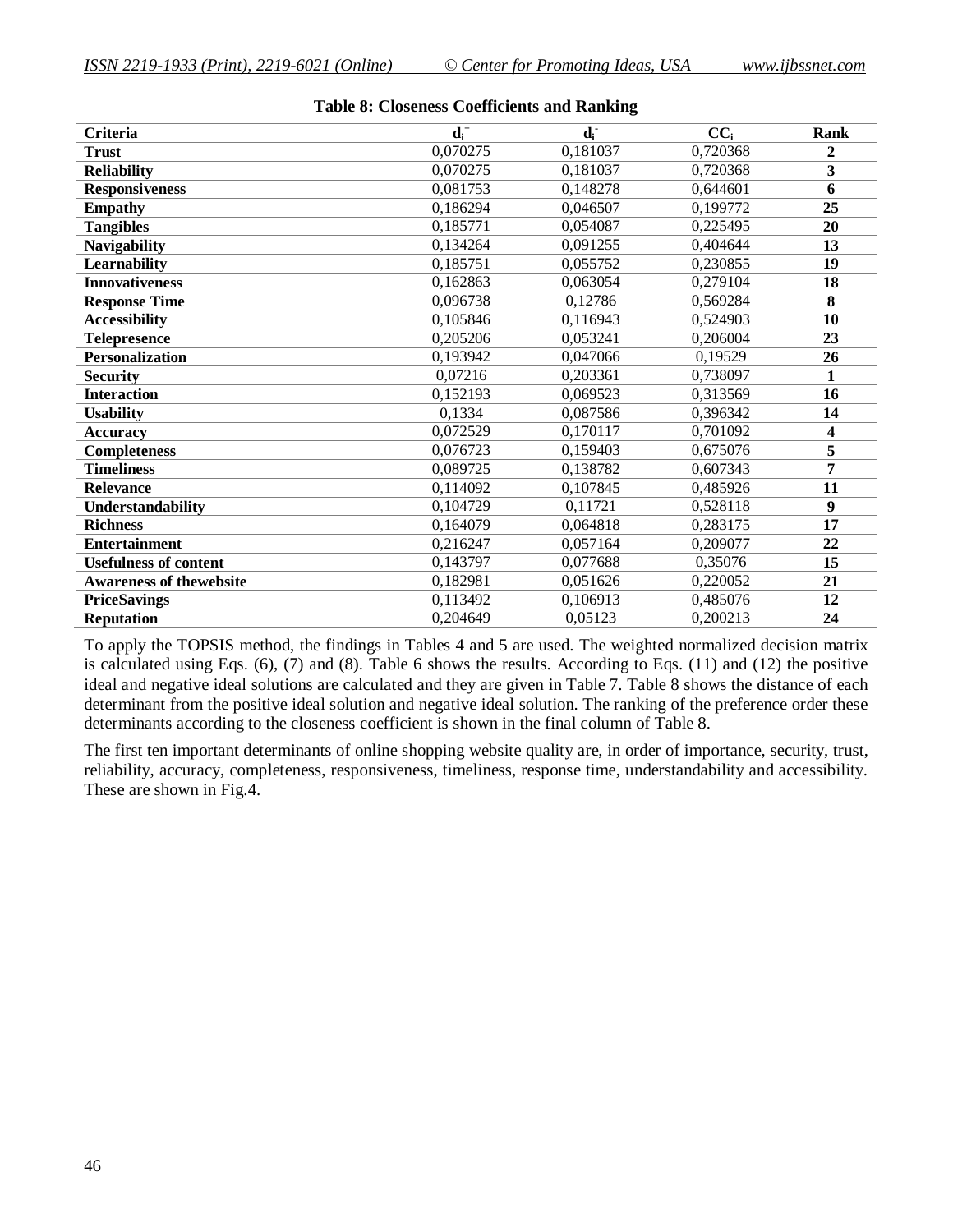

#### **Figure 4.The Most Important Ten Determinants**

### *5. Conclusion*

Electronic commerce is a constantly growing sector in the World and Turkey. Measuring the quality of an online shopping website is important to solicit customers and retain existing customers in the system. Scales were developed to measure service quality in web information system and to test different aspects and also including reliability of the service quality measurementof website which are important to determine the customer expectations.

This study integrated Entropy and TOPSIS methods to rank the determinants that effect website quality in online shopping based on graduate students' perceptions. Website quality evaluation is a multi-criteria decision problem. The integrated methodology is applied to 26 sub-criteria under four main categories: service quality, system quality, information quality and vendor-specific quality.

This study makes a significant innovation to identify which determinants of online shopping website quality are important for graduate students. Using integrated Entropy-TOPSIS methodology, all determinants are ranked by their weighted importance. This study determines the first ten important determinants of online shopping website quality as security, trust, reliability, accuracy, completeness, responsiveness, timeliness, response time, understandability and accessibility.

For further research, the results of this study may be compared with other multi-criteria evaluation techniques such as VIKOR, ELECTRE or PROMETHEE. Moreover, the proposed methodology for determining online shopping website quality may be applied to specific business sector websites such as bookshops, music, health, airline or banking.

# *References*

- Agarwal, R. &Venkatesh, V. (2002). Assessing a firm's web presence: a heuristic evaluation procedure for the measurement of usability. Information Systems Research, 13, 2, 168–186.
- Barnes, S. J. &Vidgen, R. (2001). An evaluation of cyber-bookshops: the webQual method. International Journal of Electronic Commerce 6, 11–30.
- Chiu, C.M., Hsu, M.H., Sun, S.Y. Lin, T.C. & Sun, P.C. (2005). Usability, quality, value and e-learning continuance decisions. Computers & Education, 45, 4, 399- 416.
- Cho, V., Cheng T.C.E. & Lai, W.M.J. (2009). The role of perceived user-interface design in continued usage intention of self-paced e-learning tools. Comp. Educ., 53, 2, 216-227.
- Çebi, S. (2013). A quality evaluation model for the design quality of online shopping websites. Electronic Commerce Research and Applications, 12, 124–135.
- Devaraj, S., Fan, M. &Kohli, R. (2002). Antecedents of B2C channel satisfaction and preference: validating ecommerce metrics. Information Systems Research, 13, 316– 333.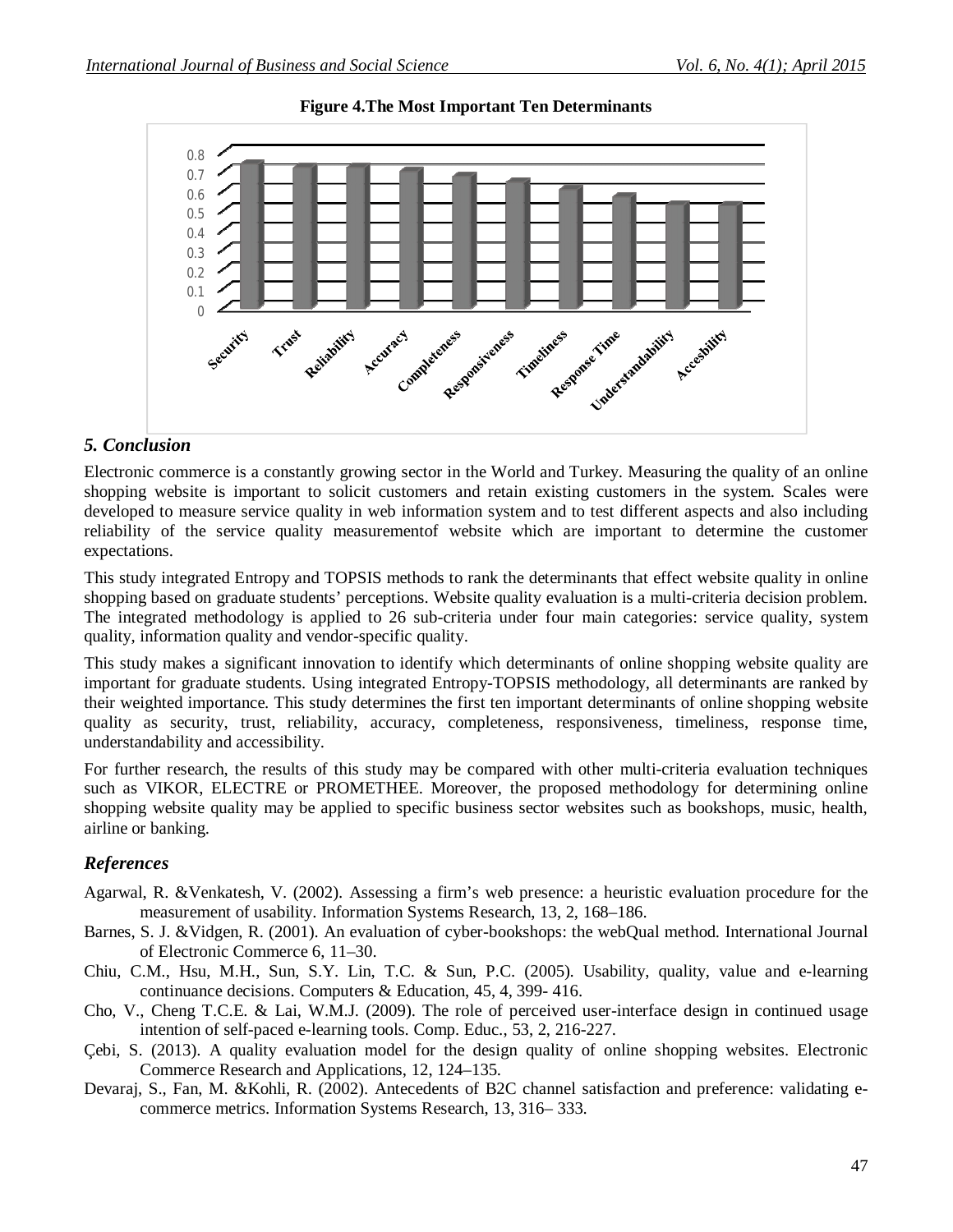- DeLone, W. H. & McLean, E. R. (2003). The DeLone and McLean model of information systems success: A tenyear update. Journal of Management Information Systems, 19, 4, 9-30.
- DeLone, W. H. & McLean, E. R. (2004). Measuring e-Commerce success: Applying the DeLone& McLean information systems success model. International Journal of Electronic Commerce, 9, 1, 31-47.
- Ecer, F. (2014). A hybrid banking websites quality evaluation model using AHP and COPRAS-G: a Turkey case. Technological and Economic Development of Economy, 20, 4, 758-782.
- Hakman, A.W., (2000). Opportunities to enhance a commercial website. Information & Management, 38, 15-21. http://www.eticaret.com/blog/dunya-eticaret-siralamasinda-turkiye-nin-yeri-neresi/ (accessed 23 December 2014).
- Hwang, C.L. & Yoon, K. (1981). Multiple attributes decision making methods and applications. Springer, Berlin.
- Janda, S., P.J. Trocchia& K.P. Gwinner, (2002). Consumer perceptions of Internet retail service quality. International Journal of Service Industry Management, 13, 5, 412-431.
- Kabir, G. &Hasin, M. Akhtar, A. (2012). Comparative analysis of TOPSIS and fuzzy TOPSIS for the evaluation of travel website service quality. International Journal for Quality Research, 6, 3, 169-185.
- Katerattanakul, P. (2002). Framework of effective web site design for business-to-consumer Internet commerce. Informing Science, 40, 1, 57-69.
- Kaya, T. (2010). Multi-Attribute evaluation of website quality in e-business using an integrated fuzzy AHP-TOPSIS methodology. International Journal of Computational Intelligence Systems, 3, 3, 301-314.
- Kaynama, S.A. & Black, C.I. (2000). A proposal to assess the service quality of online travel agencies: An exploratory study. Journal of Professional Services Marketing, 21, 1, 63-88.
- Kim, S.Y. & Lim, Y.J. (2001). Consumers' perceived importance of and satisfaction with Internet shopping. Electronic Markets, 11, 3, 148-154.
- Koufaris, M. (2002). Applying the technology acceptance model and flow theory to online customer behavior, Information Systems Research 13, 2, 205–223.
- Lee, Y. &Kozar, K.A. (2006). Investigating the effect of website quality on e-business success: An analytic hierarchy process (AHP) approach. Decision Support Systems 42, 1383–1401.
- Lee, M. K. O., Christy M.K. & Chen, Z. (2005). Acceptance of internet-based learning medium: The role of extrinsic and intrinsic motivation. Information & Management, 42, 8, 1095-1104.
- Lin, H.F. (2007). Measuring online learning systems success: Applying the updated DeLone and McLean's model. Cyberpsychology& Behavior, 10, 6, 817-820.
- Loiacono, E.T., Watson R.T. & Goodhue, D.L. (2002). WEBQUAL: A measure of Web site quality. Marketing Theory and Applications, 13, 432-7.
- Marks, R.B., Sibley S.D. &Arbaugh, J.B. (2005). A structural equation model of predictors for effective online learning. Journal of Management Education, 29, 4, 531-563.
- McKinney, V., Yoon, K. & Zahedi, F. (2002). The measurement of webcustomer satisfaction: an expectation and disconfirmation approach. Information Systems Research 13, 3, 296-315.
- Negash, S. Ryan, T.&Igbaria, M. (2003). Quality and effectiveness in web-based customer support system, Information & Management 40, 8, 757–768.
- Nilashi, M., Karamollah, B., Othman, I., Nasim, J. & Leila, E. (2012). Ranking parameters on quality of online shopping websites using multi-criteria method. Research Journal of Applied Sciences, Engineering and Technology, 4, 21, 4380-4396.
- Ong, C.S., Lai, J.Y. & Wang, Y.S. (2004). Factors affecting engineers' acceptance of asynchronous elearning systems in high-tech companies. Information & Management, 41, 6, 795-804.
- Opricovic, S. &Tzeng. G.H., (2003). Compromise solution by MCDM methods: a comparative analysis of VIKOR and TOPSIS. European Journal of Operational Research, 156, 2, 445–455.
- Palmer, J. W. (2002). Website usability, design and performance metrics. Information Systems Research, 13, 2, 151–167.
- Parasuraman, A., Berry, L. L. &Zeithaml V. A. (1993). More on improving service quality measurement. Journal of Retailing, 69, 141-47.
- Parasuraman, A. Zeithaml, V. A., & Malhotra, A. (2005). E-S-QUAL a multiple-item scale for assessing electronic service quality. Journal of Service Research 7, 3, 213-233.
- Pituch, K.A. & Lee, Y.K. (2006). The influence of system characteristics on e-learning use. Computers & Education, 47, 2, 222-244.